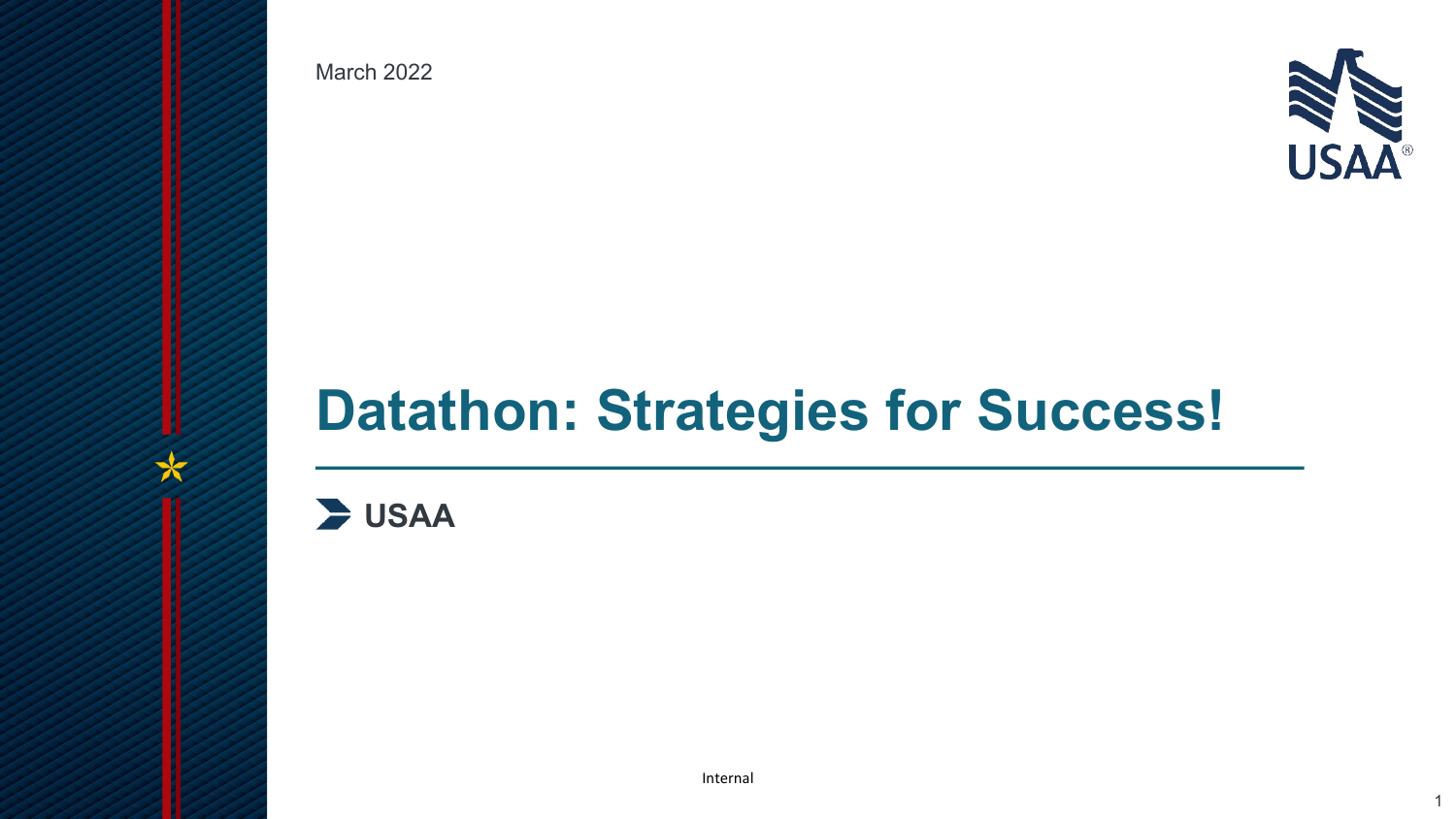### OUR MISSION  $\overline{\mathcal{N}}$

The mission of the association is to facilitate the financial security of its members, associates and their families through provision of a full range of highly competitive financial products and services; in so doing, USAA seeks to be the provider of choice for the military community.

## THE USAA STANDARD

 $\rightarrow$ 

• Keep our membership and mission first • Live our core values: **Service, Loyalty, Honesty, Integrity** Be compliant and manage risk • Build trust and help each other succeed • Embrace diversity and be purposefully inclusive • Innovate and build for the future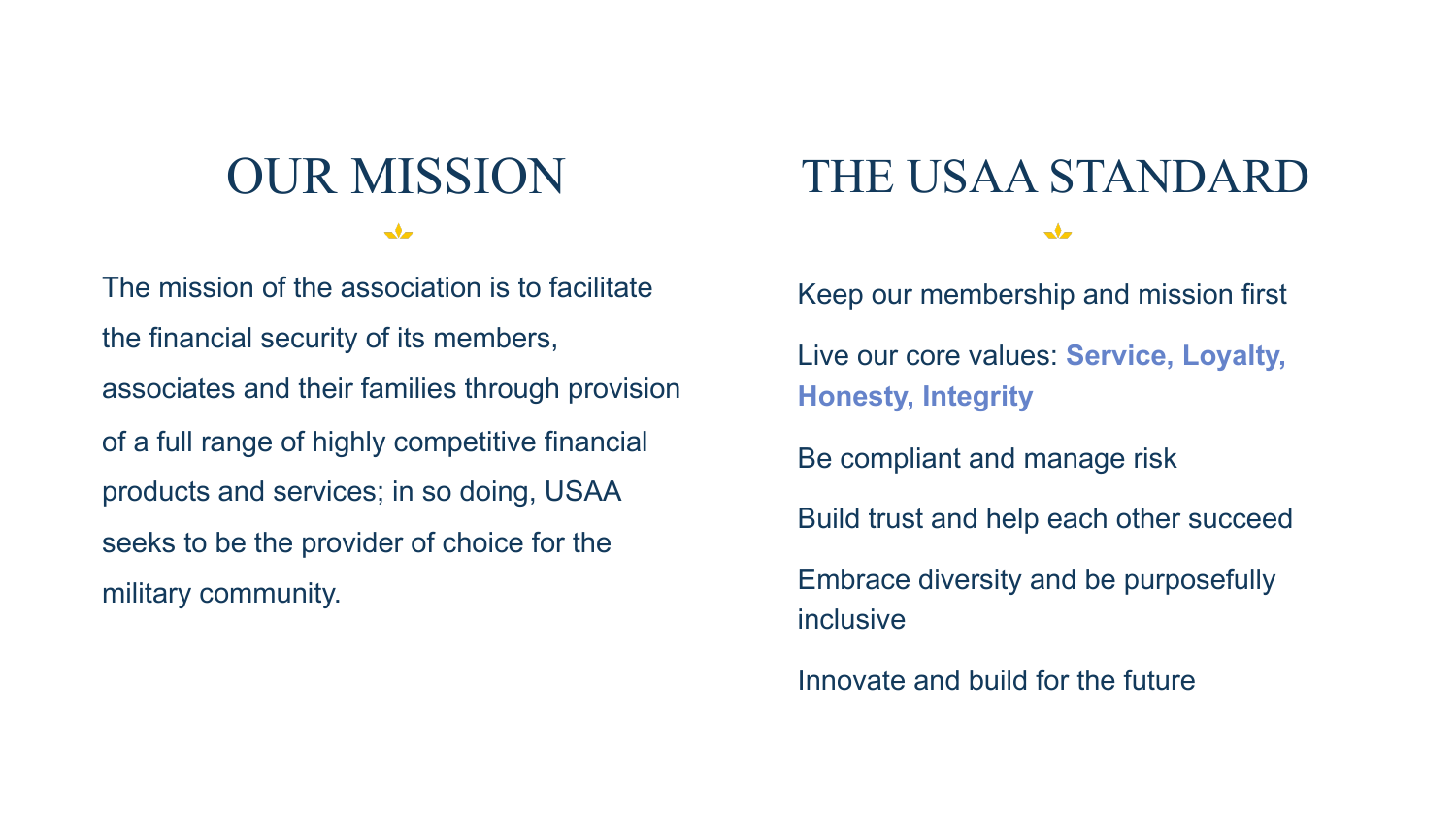## **Overview**



### **Team-building and coordination**

Tactics for triumph within your datathon group

#### **Business Pitch**

Tips to go from 'brainstorm' to 'breakthrough' and sell your ideas on stage

#### $\blacktriangleright$ **Data Dive**

• Preparing today for agile prototyping tomorrow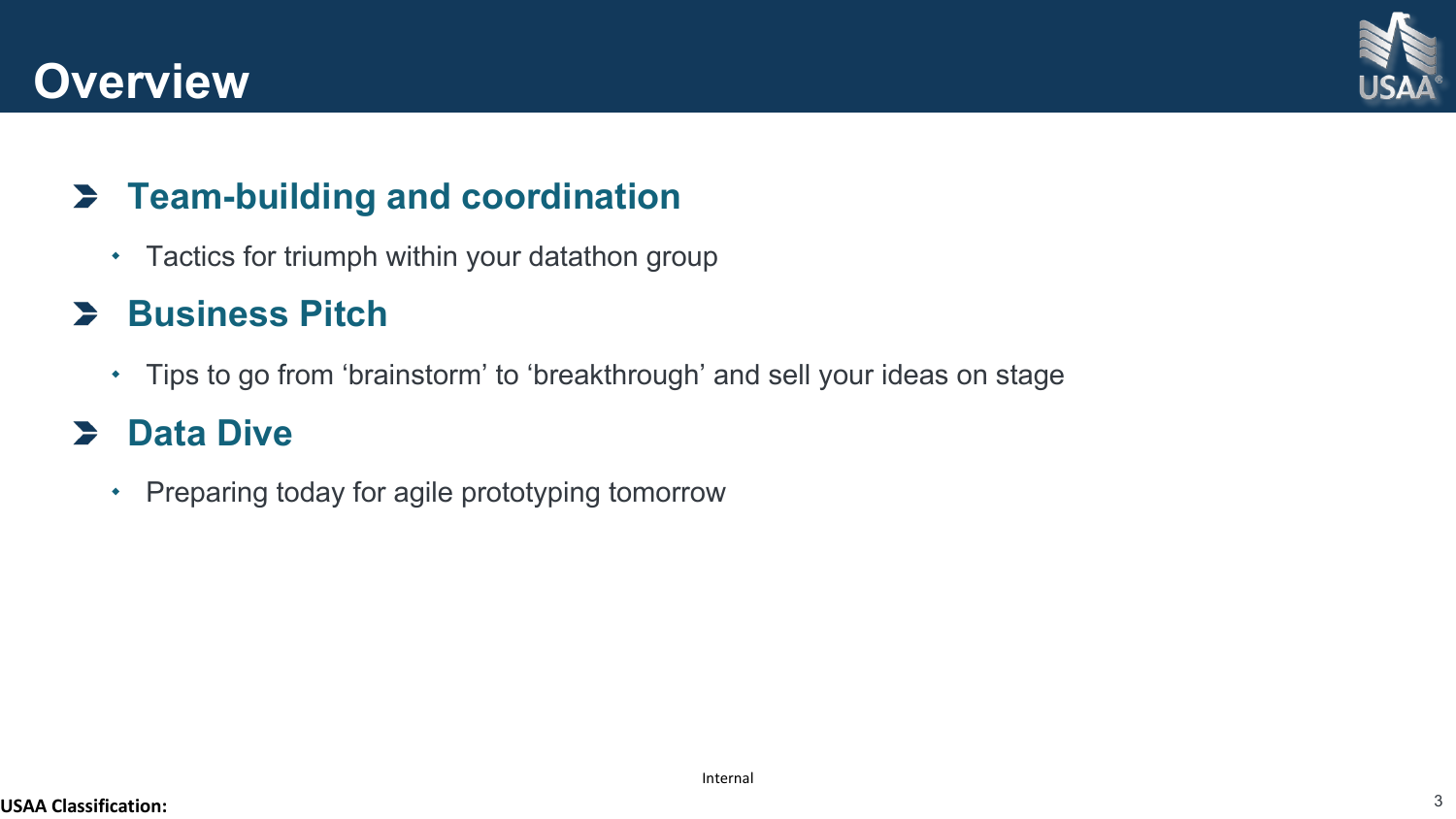## **Team-building and coordination**



4

- **A key to success in any group project is a team's cooperation**
- **Whether you are participating in the datathon with an established team, or are matched to a team as an individual, the opportunity to lay the groundwork for a stellar performance starts well in-advance of the key participation dates**
- $\blacktriangleright$ **By working through some of these aspects with your teammates, you can preempt potential difficulties and ensure a smooth, synchronized experience that will drive your team toward accomplishing your goals (and have fun too!)**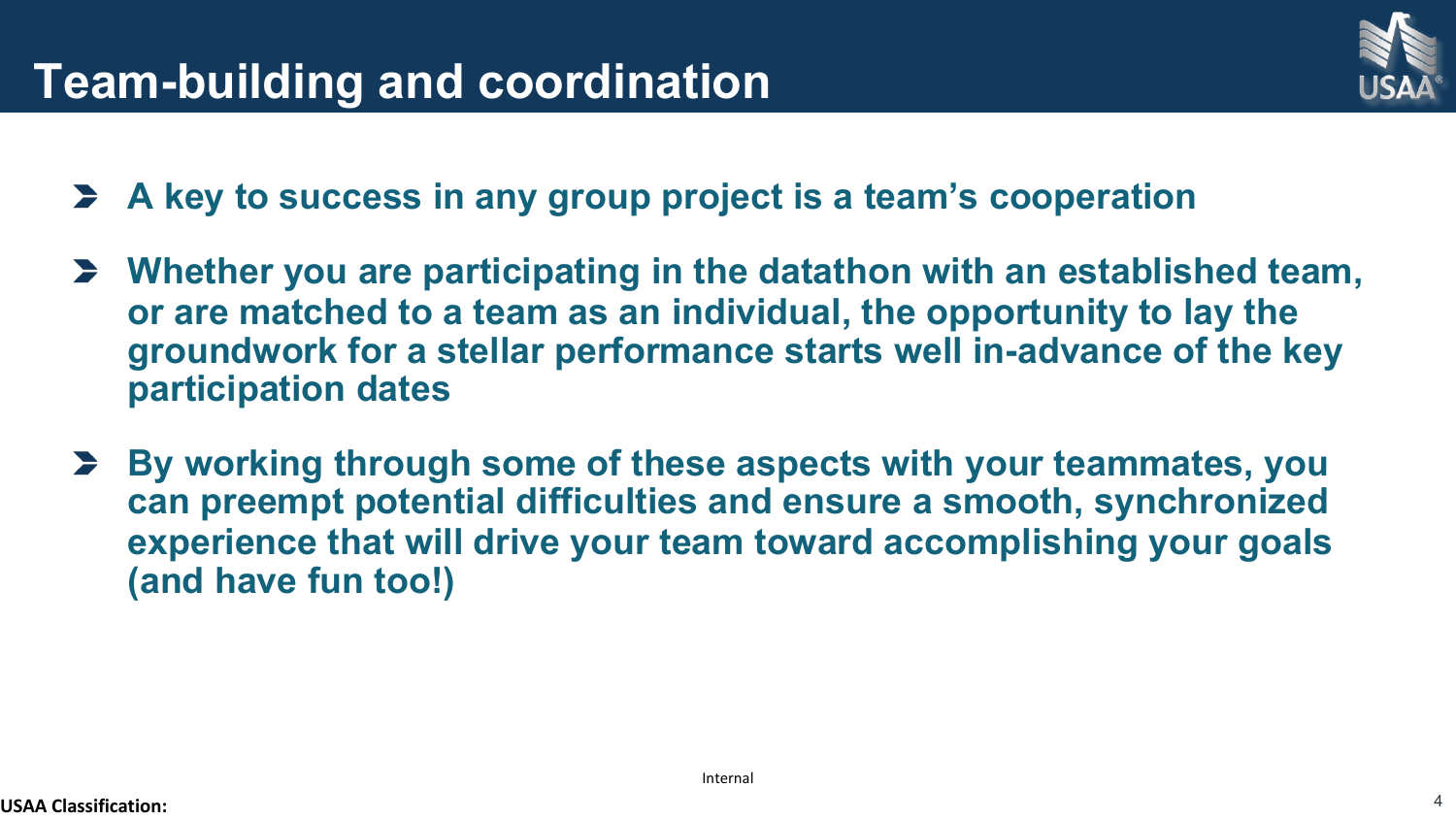## **Team-building and coordination: Making a Team Functional**



#### **Share contact information and decide on the best mechanism to exchange ideas and thoughts**

- Email? Discord? Google-docs? Zoom? In-Person Meetings?
- **Set expectations for meeting times**
- **Foster accountability by assigning group roles**
	- Maybe you want to establish a 'note-taker' for recording ideas and action items? Will someone play the role of the 'skeptic' for providing counterbalance and challenge to ideas?
- **Decide on the technologies you'll want to have available for executing the pitch/data-dive and prepare your environments so you can hit the ground running**
	- YouTube accounts, latest Python versions, packages for building visualizations, etc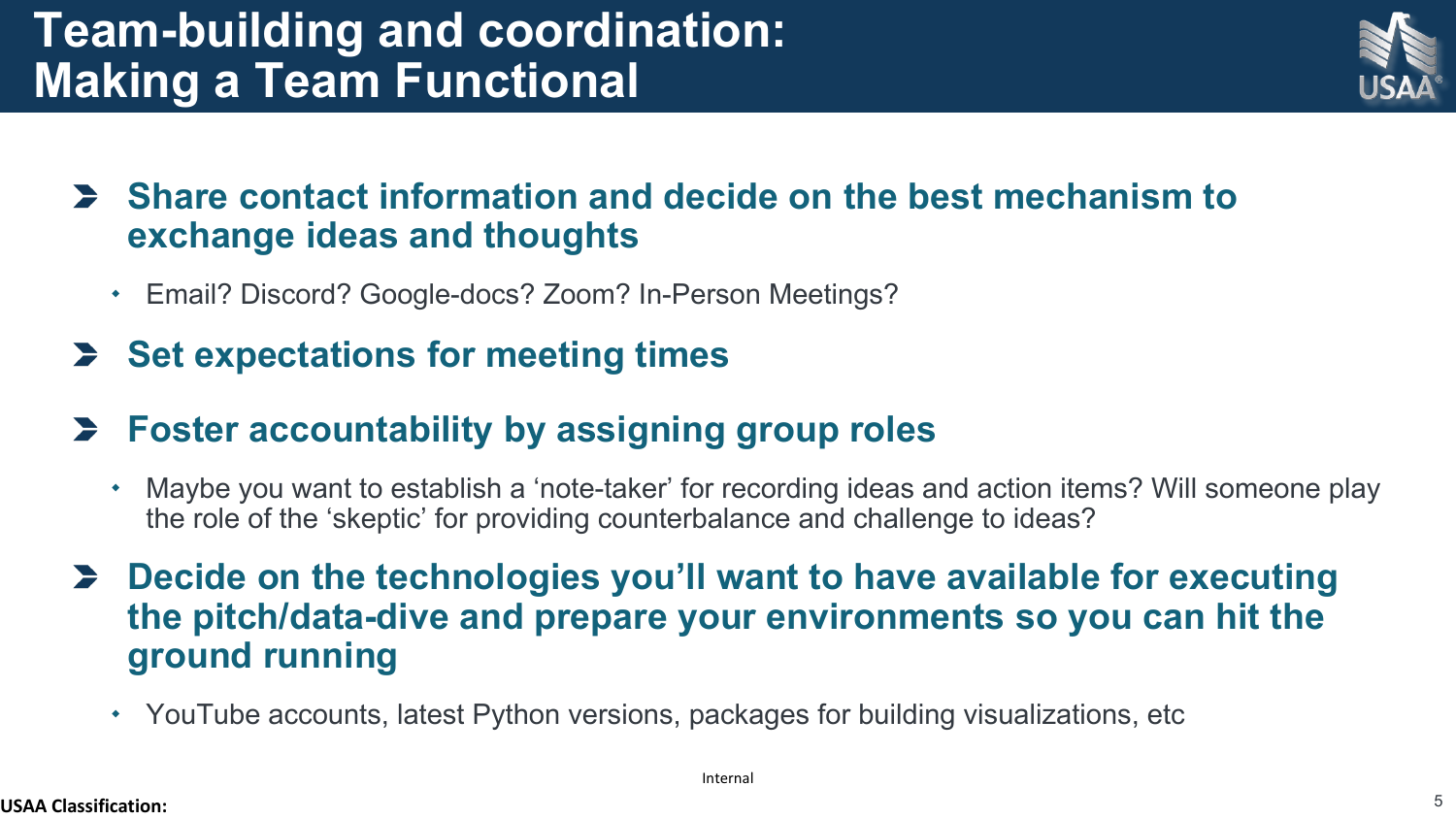## **Team-building and coordination: Making a Team Fantastic**

#### **Leverage your Learning**

- We all have different backgrounds and accumulated knowledge
- Sharing YOURS may bring new insight to the table

### **Have Courage for Healthy Challenge**

- It's OK to disagree!
- Through conflict resolution, your group becomes confident in each other, and you can catch misunderstandings or course-correct onto a better path

#### $\blacktriangleright$ **Bootstrap to Betterment**

- Working from each other's solutions can produce something collectively greater than any individual part
- Think about strategies to ensure that everyone can contribute equitability to your project

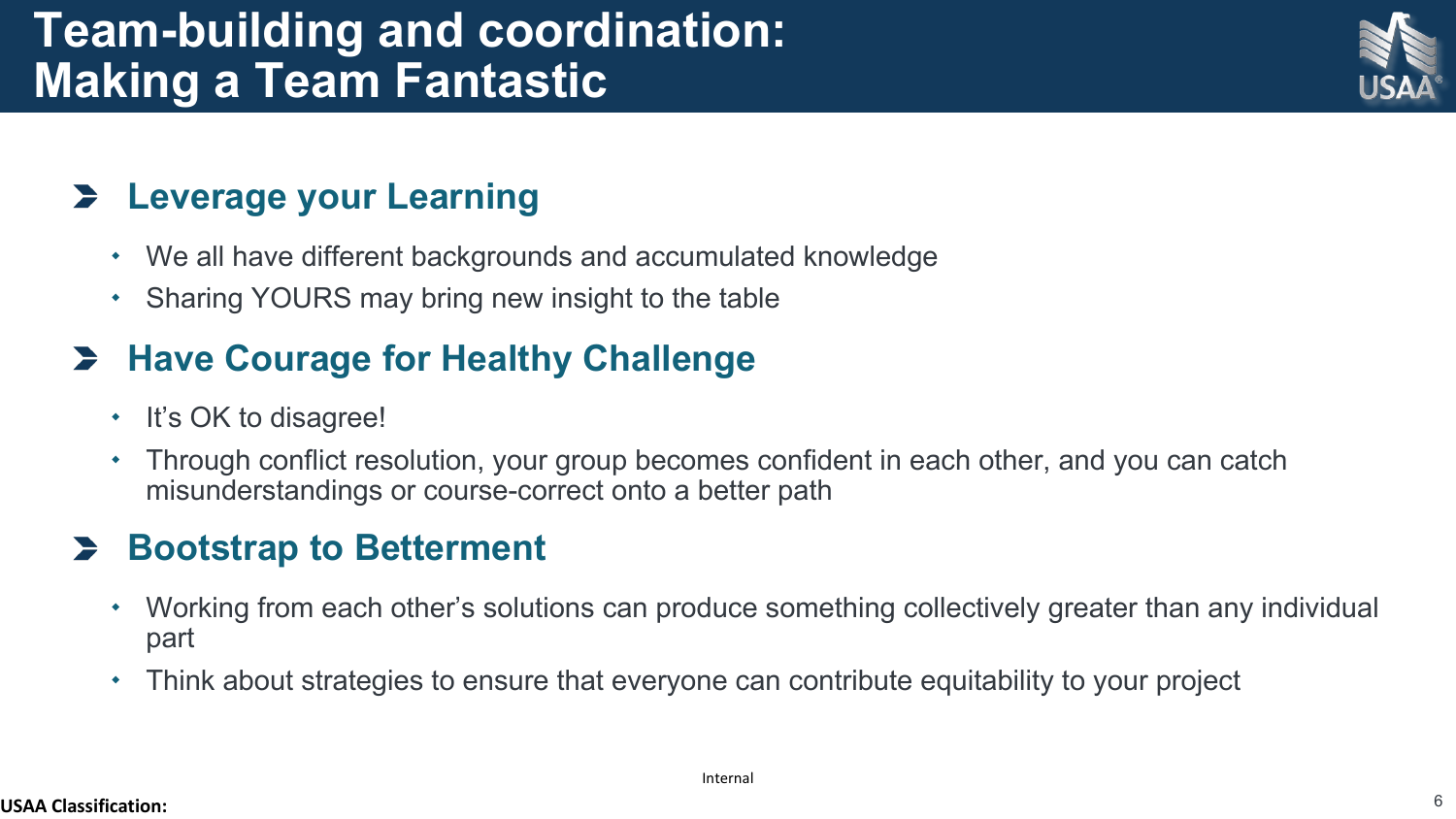

- **Familiarize yourself on manipulating and exploring datasets with your language of choice**
- **Read our 'How-To' on data access so you aren't struggling to get your hands on the source material at kick-off**

#### **Where do you start?**

- Outside-In Approach: Brainstorming ideas based on your curiosity, on current events, on local interests, and then combing the data for material to analyze in the context of your study
- Inside-Out Approach: Exploring the columns and tables to spark ideas from which you can build a hypothesis to test
- **Don't be afraid to think outside-the-box and incorporate alternative open-sources to supplement the data in your study!**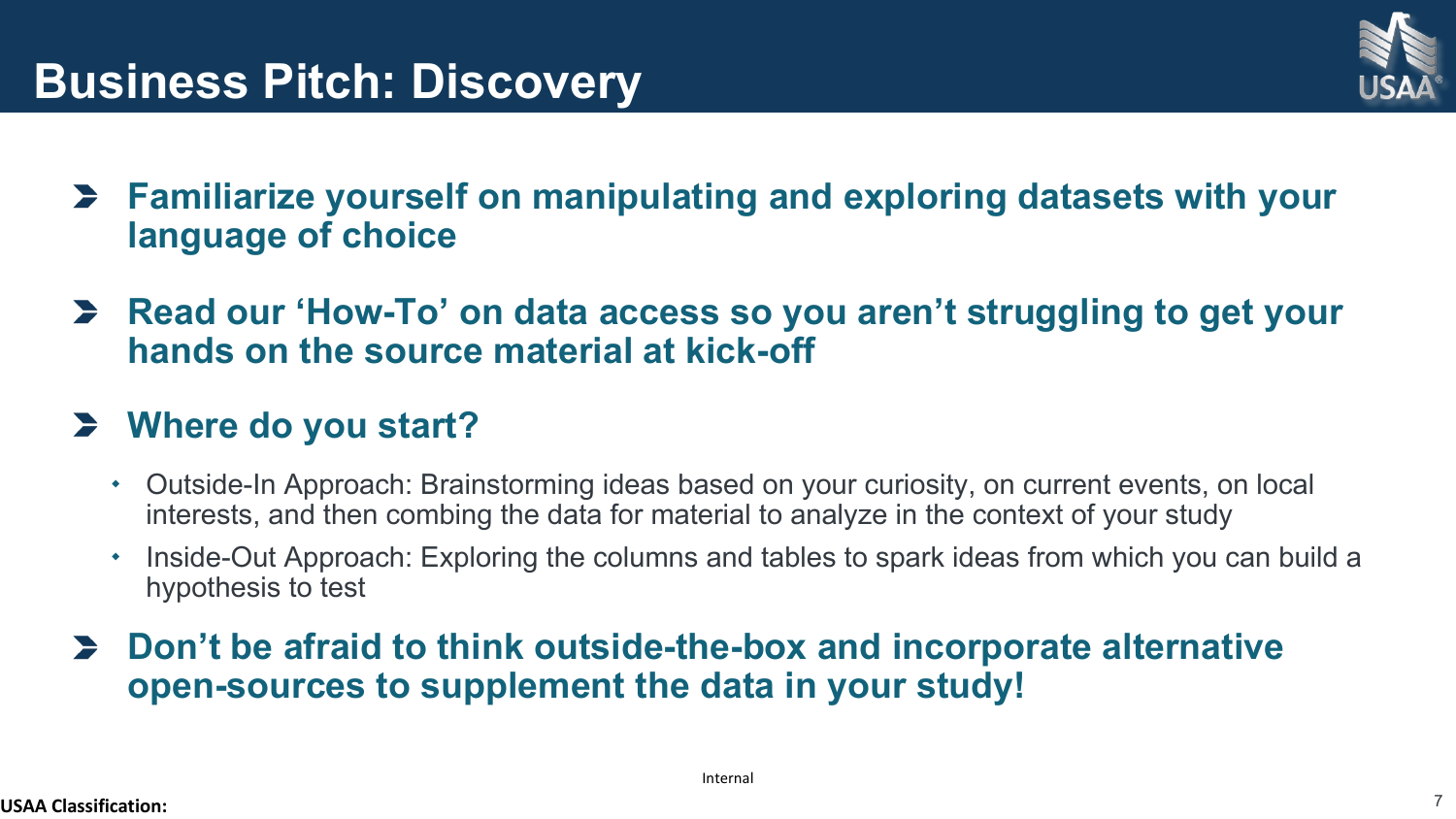## **Business Pitch: Presentation**



- **Decide on the format of how you will demonstrate and record your presentation to upload as a private YouTube video**
	- Record a PowerPoint through a Zoom screen-share?
	- Film a projector and present 'in-person'?
		- › Will everyone be rotating through, presenting one component? Or will you have a dedicated person to present?

#### **Be smart about your time management**

- Within 5-7 minutes, your team needs to motivate your idea, introduce it to the audience, explain the intended outcomes or unknowns that will be investigated, and 'sell' the importance of the project through the impacts of the exploration
- **Keep it 'high-level' and don't get stuck on fine details or technical execution**
- **Creativity, visual storytelling, and enthusiasm are all just as important as the content of the proposal**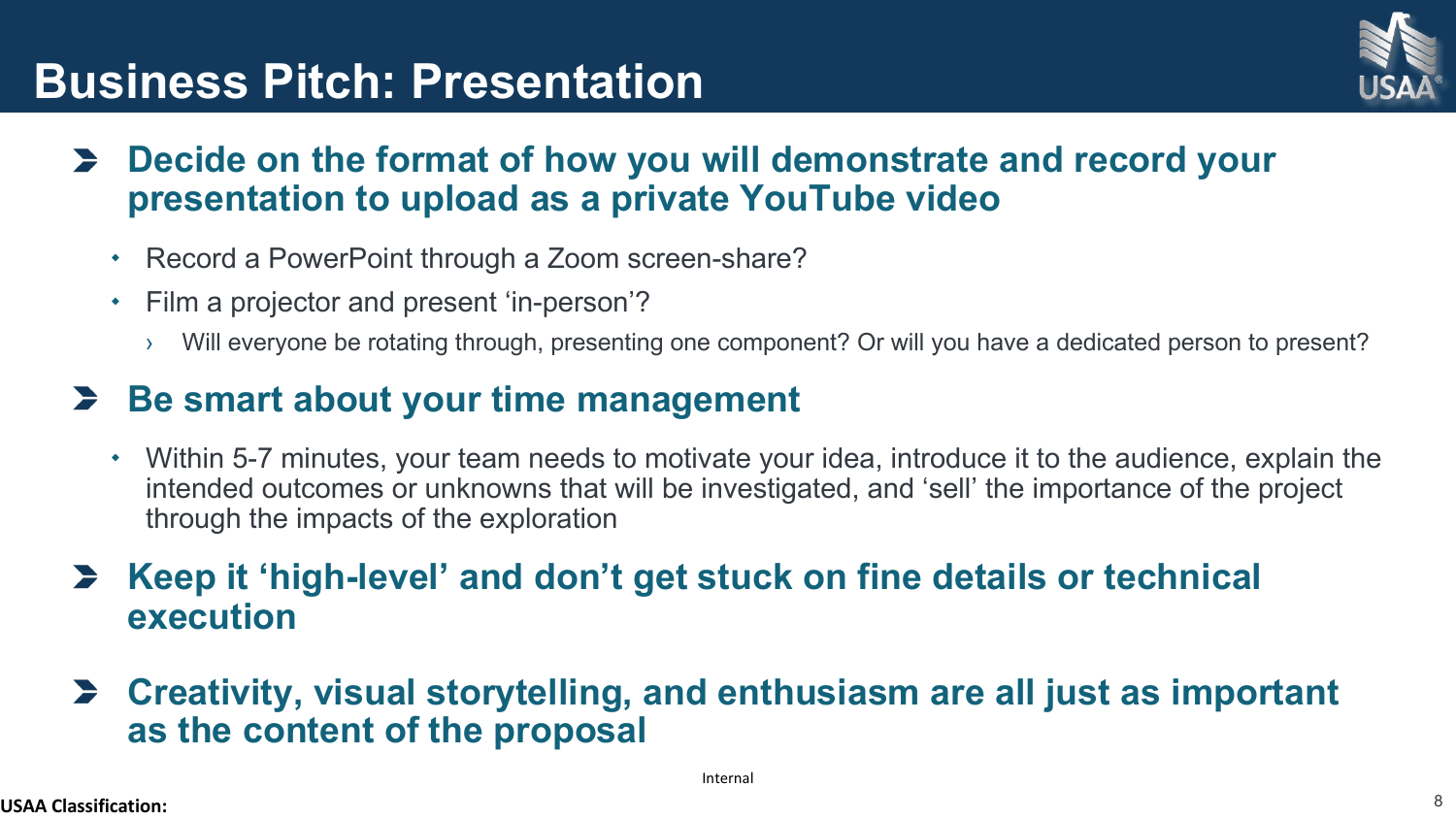

#### **If you are using this challenge as an opportunity to try out a new technology, that's awesome!**

- Learning on the fly is a part of every datathon, and we encourage you to push your boundaries
- Spend the prep-week learning the syntax and mechanics of your new tools so you can leverage them with ease at kick-off

#### **Build out templates for common tasks to save time**

- Plotting styles, ML frameworks, and data-aggregation often follow established patterns
- Having these patterns familiar to you and ready to modify for the problem at hand will allow you more time to refine your project

#### **If tasks can be parallelized, do it!**

 Datathons can have a lot to do in a short period of time, and having 4 people standing around a laptop watching a 5<sup>th</sup> person code something isn't the best use of your collective resources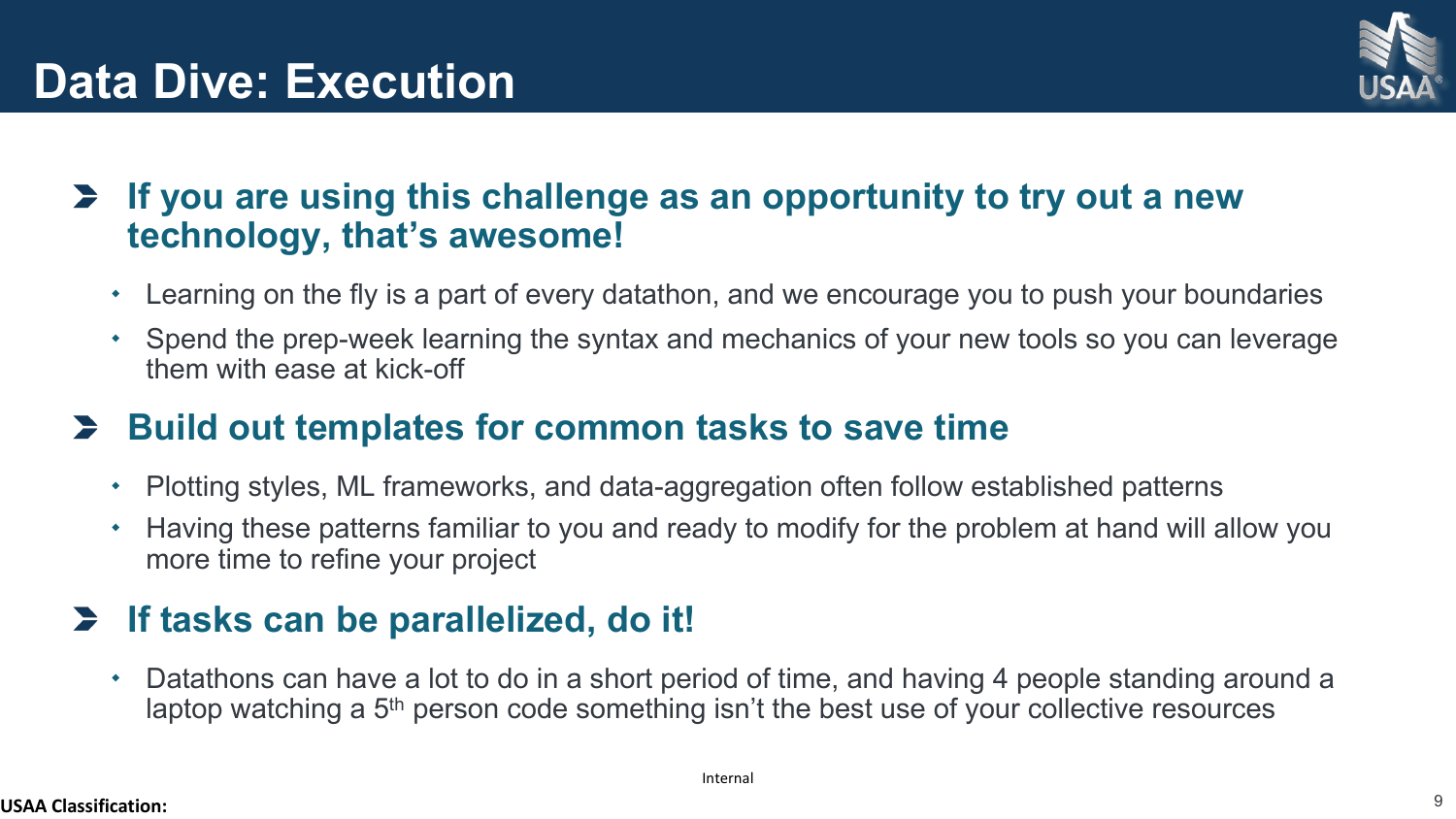## **Data Dive: Presentation**



- **Decide on the format of how you will demonstrate and record your presentation to upload as a private YouTube video**
	- Record a powerpoint through a zoom screen-share?
	- Film a projector and present 'in-person'?
		- › Will everyone be rotating through, presenting one component? Or will you have a dedicated person to present?

#### **Be smart about your time management**

- Within 5-7 minutes, your team needs to motivate your idea, introduce it to the audience, explain the investigation techniques, and convey the impacts of the exploration along with any future directions
- **Keep it 'high-level' and don't get stuck on fine details or technical execution**
- **Creativity, visual storytelling, and enthusiasm are all just as important as the complexity of the analytical techniques**